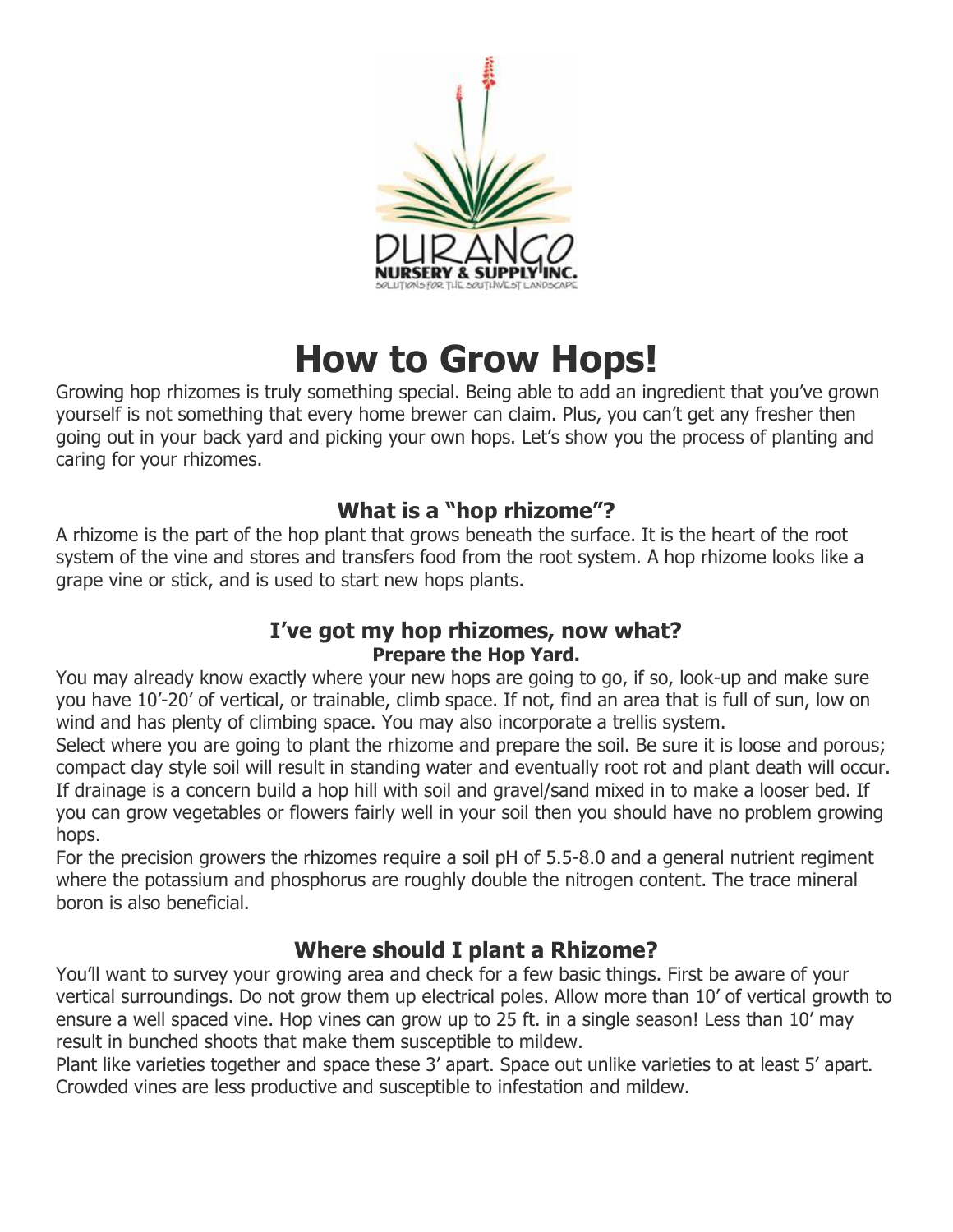## **Hops should not be grown inside**

Their roots need too much room to spread out, and a container is just not large enough to support the growth. These are not small plants when they grow.

A lot of people are not familiar with what hops look like in a field, but most people know what grape vines look like.

Hops grow the same way that grape vines grow. They get big, they take up space, and they need a lot of height.

## **What type of soil is ideal for hop rhizomes?**

Rhizomes are not terribly picky. A sandy soil is a bit more ideal for proper drainage, but a mix of sand and clay soil will work just fine. Be sure there is adequate drainage as standing water will rot the roots. The pH of the soil should be between 5.5 and 8.0.

#### **When to Plant**

With a properly mulched hop hill, the rhizomes can withstand 20°F freezes. It is better to plant too early than too late, so as soon as you can till the ground, get them in it. If you need to await the spring thaw, store the rhizome in the refrigerator to keep it moist. Some will lightly plant the rhizome in a pot and store it in the root cellar and replant once the soil becomes workable. They should be refrigerated in a water misted ziplock bag until they are ready to go into the ground. You may plant the rhizomes in pots and move them into the ground in June when the ground has warmed. It's a good idea to till the ground you are planting the rhizome into, to loosen the soil and help clear any weeds.

## **Plant the Rhizome**

Dig a trench 4" deep and roughly the length of the rhizome you are planting. Look for any whitish buds on the rhizome and position them skyward. If no buds are present look for roots and place them downward. The rhizomes should be planted horizontally, not vertically. Cover and pack by hand with soil.

## **Growing the Hops**

Watch for growth and monitor the soil. if it is dry and you aren't getting much rain, water the hill. You **can** over do it, so occasional monitoring will help keep the water needs in check. Occasional nutrient feeding can also help increase your yield. In order to reduce crowding, cut back the weaker shoots in favor of the strongest 2-3. Crowded vines promote infestation and shade damage. Be sure to water early in the day so the leaves have a chance to dry out, mildew needs moisture and darkness to form. Also be sure the vines do not get tangled, this promotes crowding.

# **Do I need to water my hop rhizomes?**

It's a good idea to water frequently but lightly the first year. Be sure there is good drainage (no standing water). Rhizomes prefer a slightly arid condition, so do not over water them. If the ground is dry, then water the plants until the soil does not absorb the water. Hops do not like a lot of water, so don't go crazy.

# **Monitor the Hops**